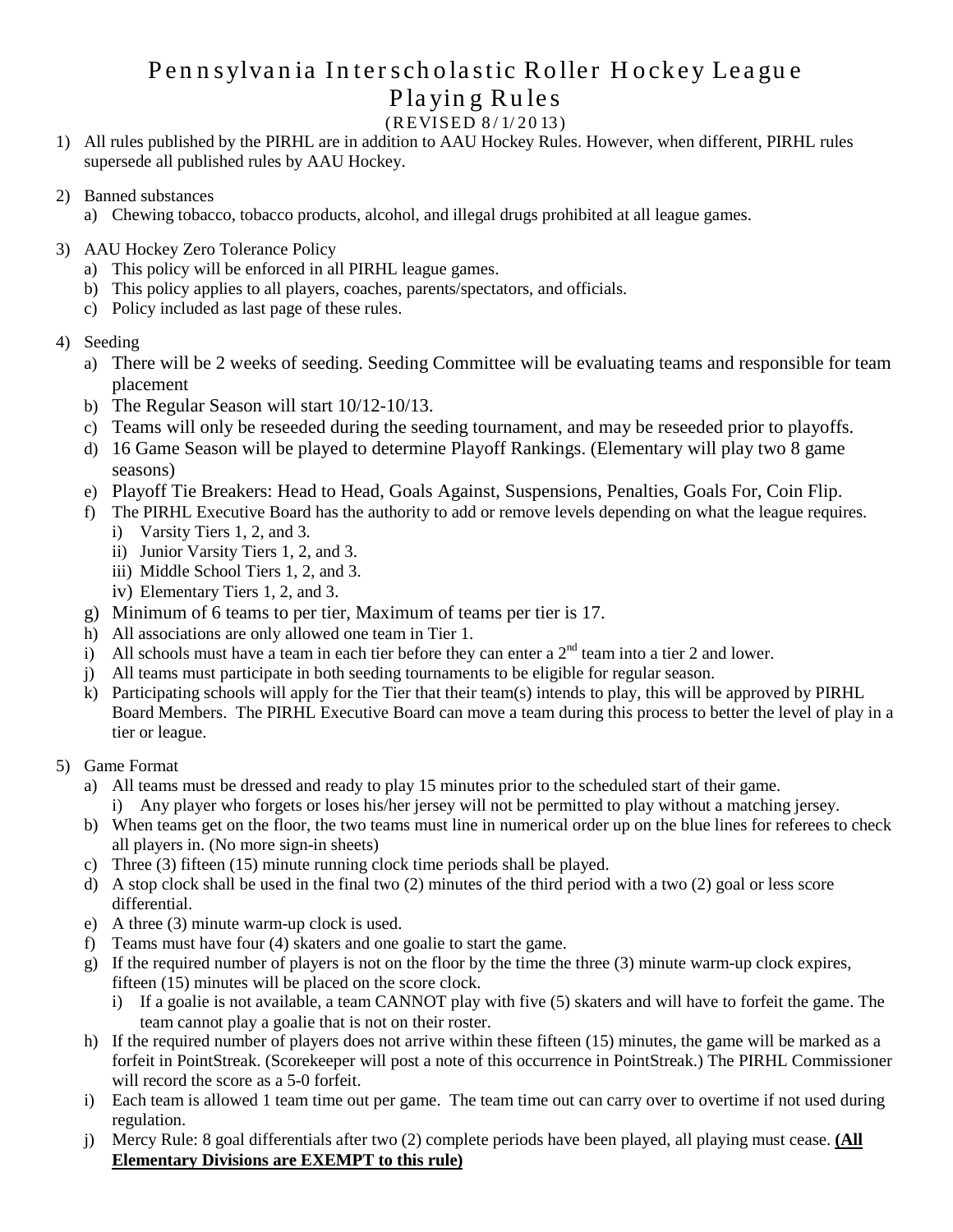- k) A minimum of one PIRHL/AAU Certified coach permitted on the bench, the maximum is three PIRHL/AAU Certified coaches allowed on the bench.
- l) If a skater shows up late for a game he/she can enter the game and play in the game at the next stoppage in play. Skater must check in with scorekeeper at the end of the period.
- m) Regular Season Overtime
	- i) Regulation season games that end in a tie will have one (1) five (5) minute running clock "sudden death" overtime period.
	- ii) The overtime period in a regular season game is played with 3 skaters and a goalie per team.
	- iii) The team that wins in overtime earns two (2) points.
	- iv) The team that loses in overtime earns one (1) point.
	- v) Each team earns one (1) point for a game that ends in a tie after the overtime period.
- n) Playoff Overtime
	- i) Overtime played four (4) on four (4) for 15-minute periods until there is a winner.
- 6) Playoffs: All teams in each division will be eligible for the playoffs, unless otherwise noted.
	- a) Any team that has two (2) forfeits is not eligible for the playoffs.
	- b) All rounds in all tiers except for Semi-Finals and Finals are single elimination. (Excluding Elementary)
	- c) Semi-Finals and Finals are the best of 3 games. (Elementary will best of 3 in Finals only)
	- d) A skater or goalie must be present at 12 regular season games to qualify for the playoffs. If a skater or goalie is injured, he/she must come to the game with jersey and line up to receive credit for game. If he/she is on crutches, he/she may stay on the bench during player check in. Any injured player must have their helmet on while on the bench.
	- e) A team must have a minimum of 8 skaters and a goalie to be eligible for playoffs.
	- f) Games missed due to suspension DO NOT count towards playoff eligibility.
	- g) If any team is caught with an illegal player or cheating in any manner they will not qualify for playoffs.
	- h) Senior Rule: A \$50 deposit check for every senior mailed to the PIRHL PO Box 88, Gibsonia, PA 15044 by the Association President no later than January 31, no exceptions, for every senior to be eligible for playoffs. This is to make seniors accountable for taking a penalty resulting in a suspension that will not be served. If a penalty is taken the check will not be refunded and placed into the PIRHL Scholarship Fund, otherwise the checks will be shredded by the PIRHL Treasurer on April 1st.
- 7) Rosters
	- a) All players who participate in a league game must have their name pre-typed on the score sheet and be properly registered with AAU Hockey.
	- b) All team rosters, must include AAU Membership numbers, are due at the September 11 at Registration Meeting. Digital copy on USB Drive and Signed copy both completely filled out and turned in, if not there is a \$50 fine or either that are missing.
	- c) A maximum of 17 players may be on the roster per team.
	- d) Rosters must include a minimum of 8 skaters and 1 goalie per.
	- e) When having more than one team in a division, a minimum of eight (8) skaters and one (1) goalie must be on roster per team.
	- f) Skaters may only be on one roster per division and tier. (i.e. if a team has two varsity 2 teams, a skater and goalie may not be listed on both varsity 2 teams.)
	- g) All teams (excluding Varsity 1) are permitted two have 2 out of district players. All previous out of district players from last years are now permanent members of your program.
		- i) Once an out of district skater or goalie plays for a program they are locked in that program until the school district in which they attend creates a team or program in the PIRHL.
		- ii) If a skater or goalie desires to leave one program for another, they must have written release from their current organization. (The program has the right to decline request to change programs)
	- h) A player in  $12^{th}$  grade cannot play in Junior Varsity.
	- i) Elementary School students (grades 1-5)/ Middle School students (grades 6-8)/High School students (grades 9-12) if the student is attending a private Magnet, Alternative, Charter, Votech or parochial school that does not have a team, that student may play for a team in the school district which the family is paying taxes.
	- j) All Middle School and Elementary Teams may add up to 2 players (skaters or goalies) from outside the district.
	- k) Any team that plays a game with an illegal player automatically forfeits the game and the score is recorded as a 5- 0 loss for the offending team. The coaching staff will be removed from the league and permanently banned from coaching in the future. The Association is placed on probation.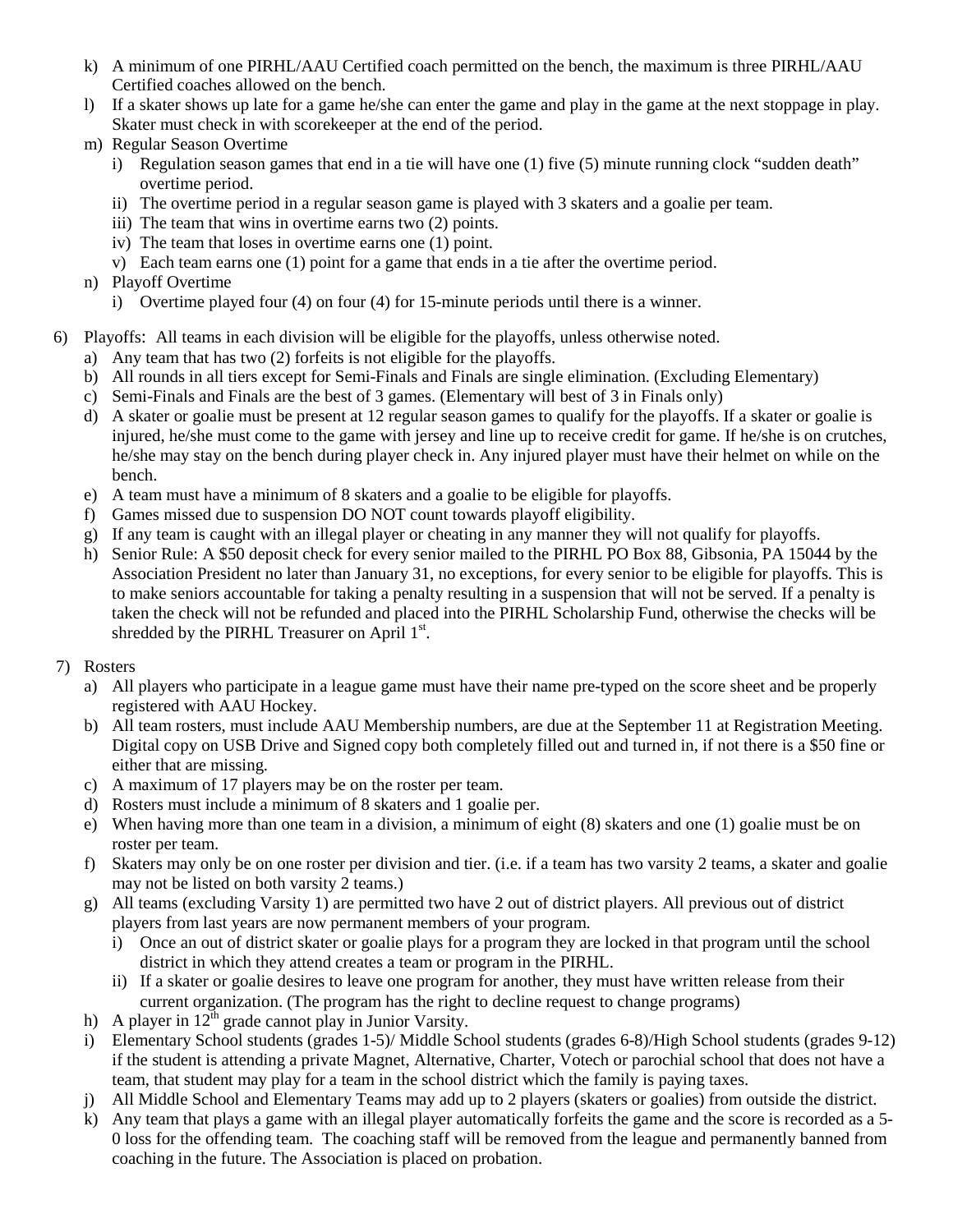#### 8) Player movement

When having more than one team, player movement is allowed between teams based on the following rules.

- a) The skaters on a roster may not be called up to a higher tiered roster. Skaters are locked after official rosters are turned into league.
- b) Goalies may be called up one level within an association, except for the following:
	- i) A Junior Varsity 1 goalie may be called up to a Varsity 2 team or higher.
	- ii) A Junior Varsity 2 goalie may be called up to a Varsity 3 team or higher in the absence of a tier.
- c) Maximum number of times a goalie can be called up is 5.
- d) No goalie can be moved laterally within a tier.
- e) A skater on a higher tiered team may be listed on a roster as a primary goalie on a lower tiered team. However, he/she may never be a skater for that team.
- f) If a goalie is suspended for any reason, there can be no call up to replace that goalie.

## 9) Equipment

- a) Jerseys:
	- i) All skaters and goalies within an association are to wear identical jerseys with numbers on the back. (1) No two players can have the same number on a team.
	- ii) All teams are to have a home and away jersey that are contrasting in color prior to the start of the regular season games.
	- iii) All teams are to have a back up (blood) jersey in case of blood on a player's jersey to be able to play again during that game.
		- (1) All skaters must be wearing matching pants in all divisions
- b) All players must wear the following:
	- Missing any of the following will result in a two (2) minute penalty for a Delay of Game.
	- i) A HECC approved hockey helmet with a full-face mask and chin strap. All straps on helmet must be fastened at all times while on the rink.
	- ii) Elbow pads. Jersey sleeves must cover elbow pads.
	- iii) Gloves designed for hockey or lacrosse
	- iv) Hockey shin guards. Hockey pants must cover the shin guards.
	- v) Internal mouth guard (clear is not permitted) must be in mouth during play. It must be attached to the helmet.
		- (1) If a player is issued a top and bottom orthodontic mouth guard without a strap, he/she must present the mouth guard to the referee prior to the game and notify the scorekeeper. He/she will be permitted to play, but will be given penalty if not in the mouth.
	- vi) Inline skates. Skates must have a full set of wheels. If a player loses a wheel while on the rink, he/she must leave the rink immediately and is not permitted to return until the wheel is replaced.
- c) Goalies must wear in addition to the above
	- i) Upper body equipment
	- ii) Leg pads (in place of shin guards)
	- iii) Catching and blocking gloves designed for hockey
- d) Goalie Mask must be HECC Certified or a player helmet with a throat guard.
- e) No equipment meant for street hockey is permitted (Mylec and some Franklin).
- f) Players are not permitted to wear jewelry.
- g) Approved inline hockey puck is to be used for all league games. Referee has right to reject puck.

#### 10) Penalties

- a) Minor penalties are assessed two (2) minutes, major penalties are assessed five (5) minutes and misconduct penalties are assessed ten (10) minutes.
- b) Trapping the puck between the floor and the stick is an automatic stoppage in play. Puck drop will be in offending teams zone.
- c) All major penalties carry an automatic game misconduct penalty and an automatic one (1) game suspension.
- d) Any player, who is assessed three (3) penalties in one game is to be immediately removed from that game only. i) If this occurs 5 times the player is permanently removed for the remainder of the season.
- e) Any time a team is assessed ten (10) penalties in a game; the game is immediately stopped. If the offending team is losing, the current score is recorded. If the game is tied or the offending team is winning, the score is recorded as a 5-0 loss for the offending team. Score will be adjusted by the PIRHL Commissioner within 72 hours of the game. (Scorekeeper will post a note of this occurrence in PointStreak and text commissioner.)
- f) All penalties, minors, majors, misconducts and game misconducts count towards the eight and ten penalty rule.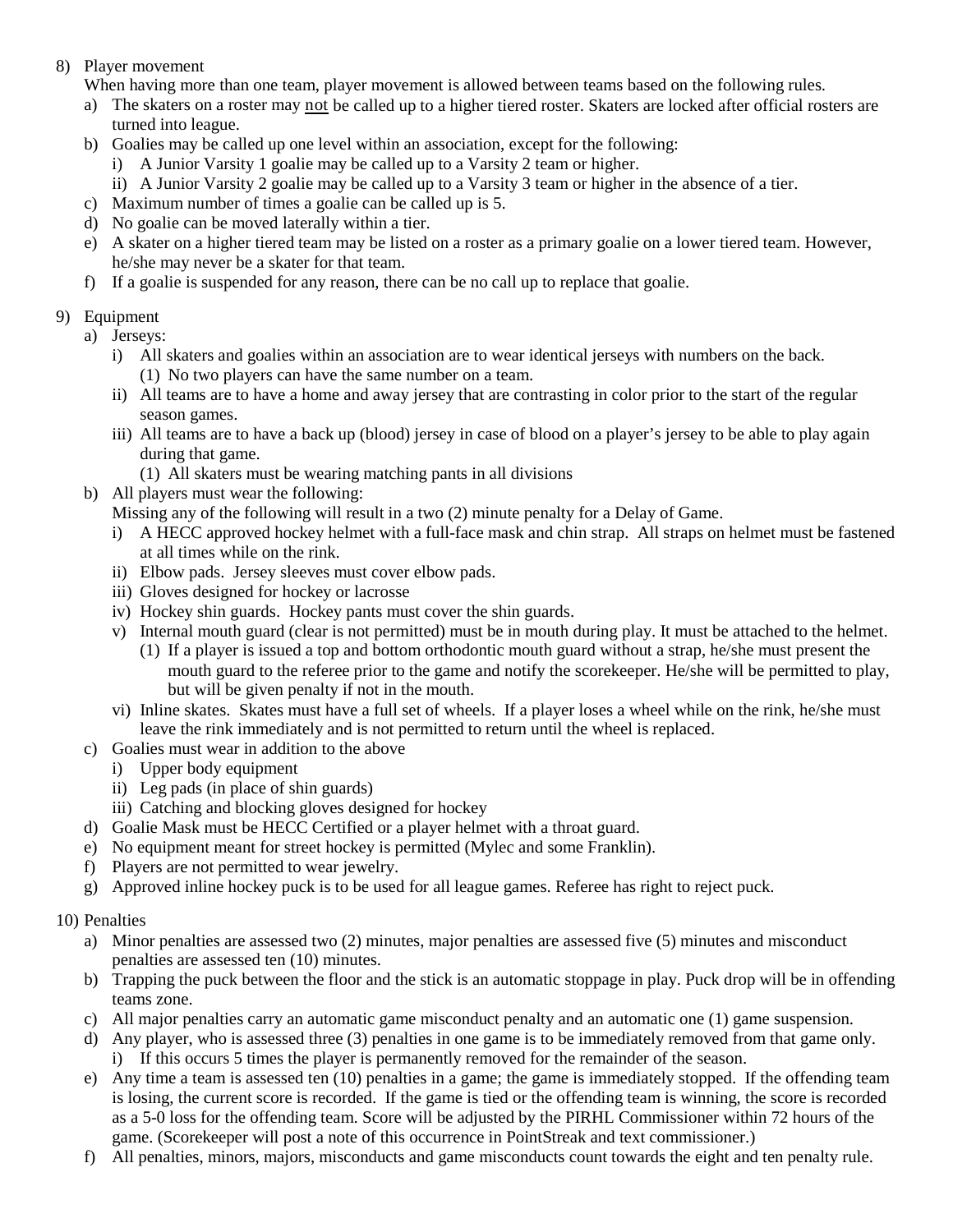#### 11) Fighting/Altercations

- a) All fighting majors carry an automatic 4 game suspension.
- b) If an instigator can be determined in any fight/altercation, the instigator can be assessed additional games.
- c) Any player involved in a second fight/altercation is expelled from the league for the rest of the season.
- d) Fights/altercations in the Seeding Tournament count towards this total. Suspension will start at the beginning of the regular season and the player will not be permitted to play in the rest of the Seeding Tournament.
- e) Any 3rd man who enters a fight/altercation is assessed a three (3) game suspension.
- f) Any player who leaves his/her bench during a fight/altercation will be assessed a three (3) game suspension.
- g) Any player who leaves his/her bench for a second fight/altercation in another game is expelled from the league for the rest of the season.
- h) Any team, which has a player leave its bench during a fight/altercation, is placed on probation.
- i) Any team, which has a second player leave its bench for a second altercation, is expelled from the league for the rest of the season with all fees forfeited.

#### 12) Suspensions

a) These are the automatic suspensions for the following penalties using this matrix: Only Match and Gross Misconduct penalties may be appealed. There is a \$100 fee to file an appeal any suspension, the funds are to reimburse the disciplinary committee.

| Penalty                  | # of Games |
|--------------------------|------------|
| Game Misconduct:         | 1          |
| Fight Instigator:        | 1          |
| Intent to Injure:        | 2          |
| Fight:                   | 4          |
| Major:                   | 2+         |
| Abuse of Official:       | 3+         |
| <b>Gross Misconduct:</b> | $3+$       |
| Match:                   | 5+         |

- b) If a player receives a suspension and is on two rosters, he/she cannot play for either team until the suspension is completely served.
- c) All Violations of Zero Tolerance Policy.
- d) Supplementary Discipline
	- i) In addition to the automatic suspensions imposed under these rules, the Commissioner, PIRHL Executive Board, or PIRHL Disciplinary Board may, at their discretion, investigate any incident that occurs in connection with any game and may assess additional suspensions for any offense committed during the course of a game or any aftermath thereof by a player, goalkeeper, Trainer, Manager, Coach or non-playing Club official, whether or not such offense has been penalized by the Referee.

## 13) Coaches

- a) All coaches on the bench must to attend the PIRHL Coaches Seminar.
- b) All certified coaches and/or adults on the bench must have 2012-2013 Non-Athlete AAU Insurance and coaching card.
- c) A team is to have no more than 3 coaches on the bench.
- d) All coaches must wear a helmet during practice, if on the floor. This is not required while on the bench during practice or games.
- e) Coaches on the bench must be at least 18 years of age, and no longer in high school.

## 14) Referees

- a) All referees on the rink are to attend the AAU Officials Seminar and PIRHL Referee Seminar.
- b) All referees on the rink must the 2013-2014 Non-Athlete AAU Insurance.
- c) All referees still playing in the PIRHL or under 18 must wear a half shield while refereeing games, no exceptions, violators will be removed permanently.
- d) All referees will be wearing PIRHL ACE Referee Uniform at start of Regular Season.
- e) Any Referee accepting a gift of any kind from a player, coach, spectator, rink employee will be removed from refereeing in the PIRHL permanently, as well as report this violation to AAU for their records and investigation.